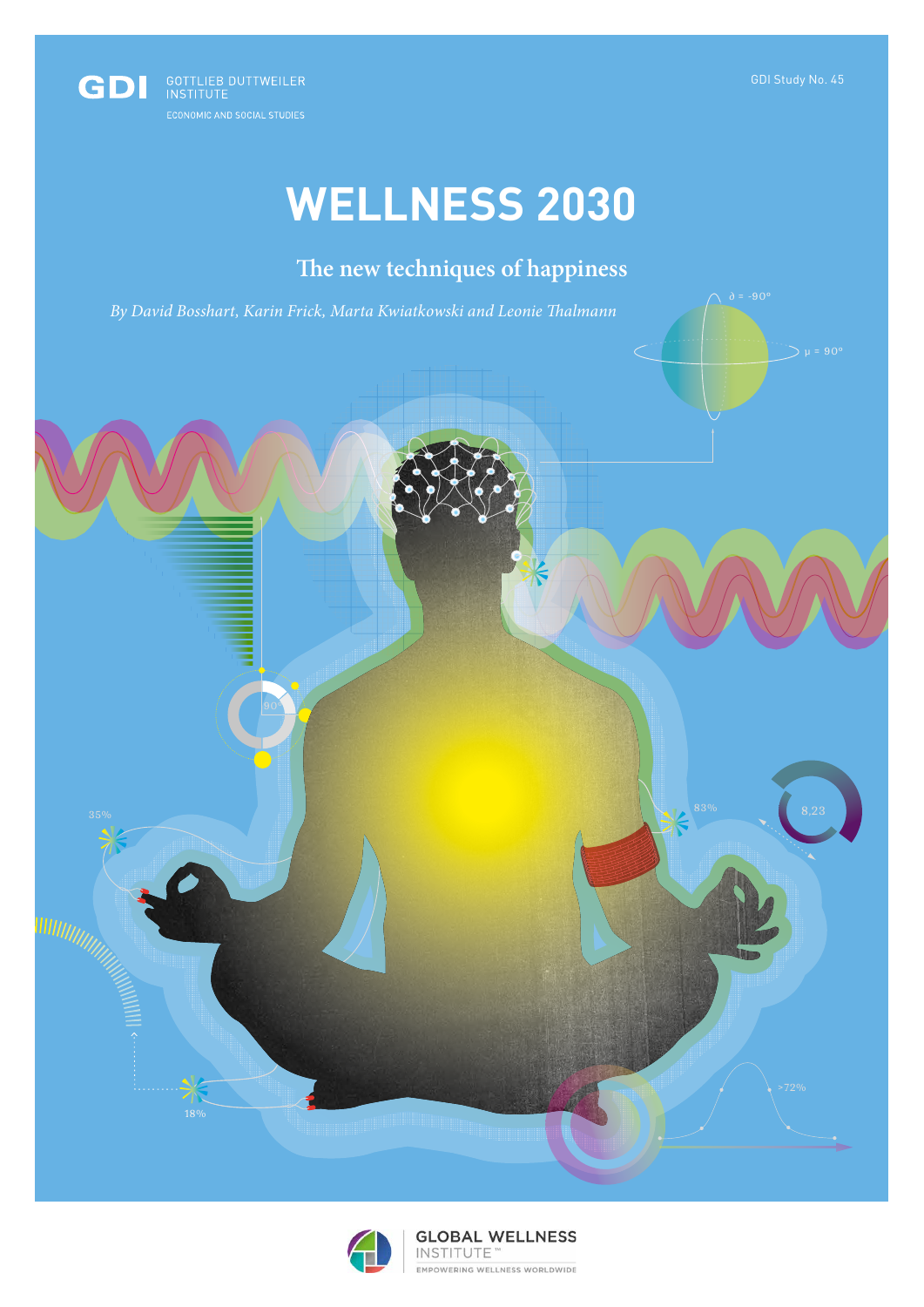## **Imprint**

**GDI Study No. 45** Wellness 2030 The new techniques of happiness

**Authors** David Bosshart, Karin Frick, Marta Kwiatkowski, Leonie Thalmann

**Co-author** Alain Egli

**Editor** Anja Dilk

**Proofreading S**upertext

**Layout/Illustration** Joppe Berlin

### **GDI Research Board** David Bosshart, Karin Frick, Alain Egli, Detlef Gürtler, Jakub Samochowiec, Christine Schäfer, Stefan Breit

**©** GDI 2018

ISBN 978-3-7184-7110-2

**Publishers (joint release)** GDI Gottlieb Duttweiler Institute Langhaldenstrasse 21 CH-8803 Rüschlikon/Zürich www.gdi.ch

Global Wellness Institute 333 S.E. 2nd Avenue, Suite 2048 Miami/Florida 33131 United States www.globalwellnessinstitute.org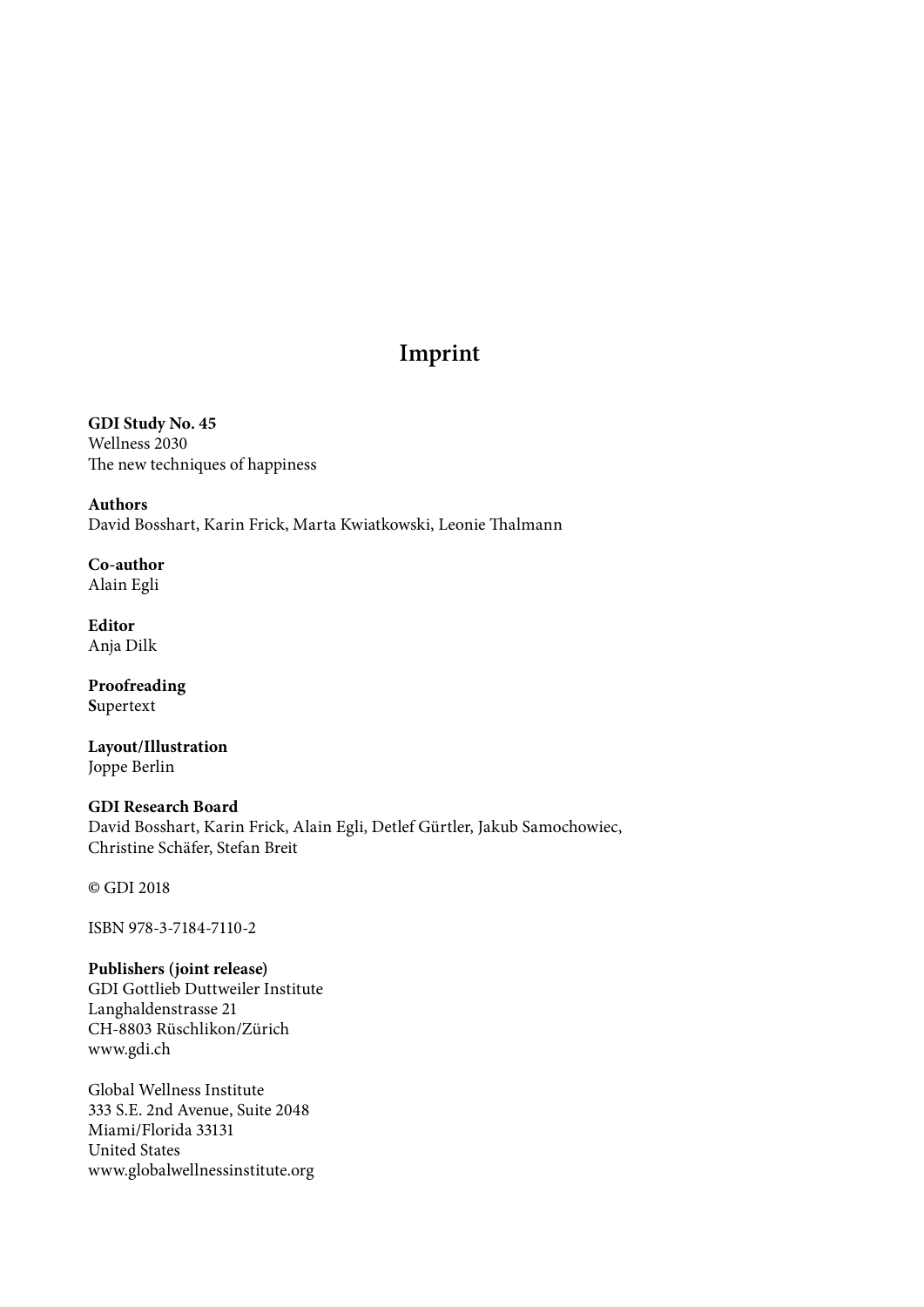### **Contents**

#### 02 **FOREWORD**

- 04 **SUMMARY**
- 06 **OVERVIEW OF THE INFLUENCING FACTORS AND DEFINITIONS**
- 08 **TECHNIQUES OF HAPPINESS: HAPPINESS IS BEING DECODED**

### 12 **FROM HEALTH TO WELLNESS THROUGH TO HAPPINESS**

### 16 **FIVE TRENDS FOR THE FUTURE OF WELLNESS**

- *> Trend 1: technology is leading towards convergence between humans and tech*
- *> Trend 2: biohacking the shortcut to well-being*
- *> Trend 3: data selfies*
- *> Trend 4: wellness is social make people happier & healthier together*
- *> Trend 5: biofeedback replaces surveys and likes*

### 38 **TOWARDS A DATA WELLNESS ECONOMY**

### 44 **CONCLUSION: CONSEQUENCES FOR THE WELLNESS INDUSTRY**

- 47 **ACKNOWLEDGMENTS**
- 48 **FURTHER READING**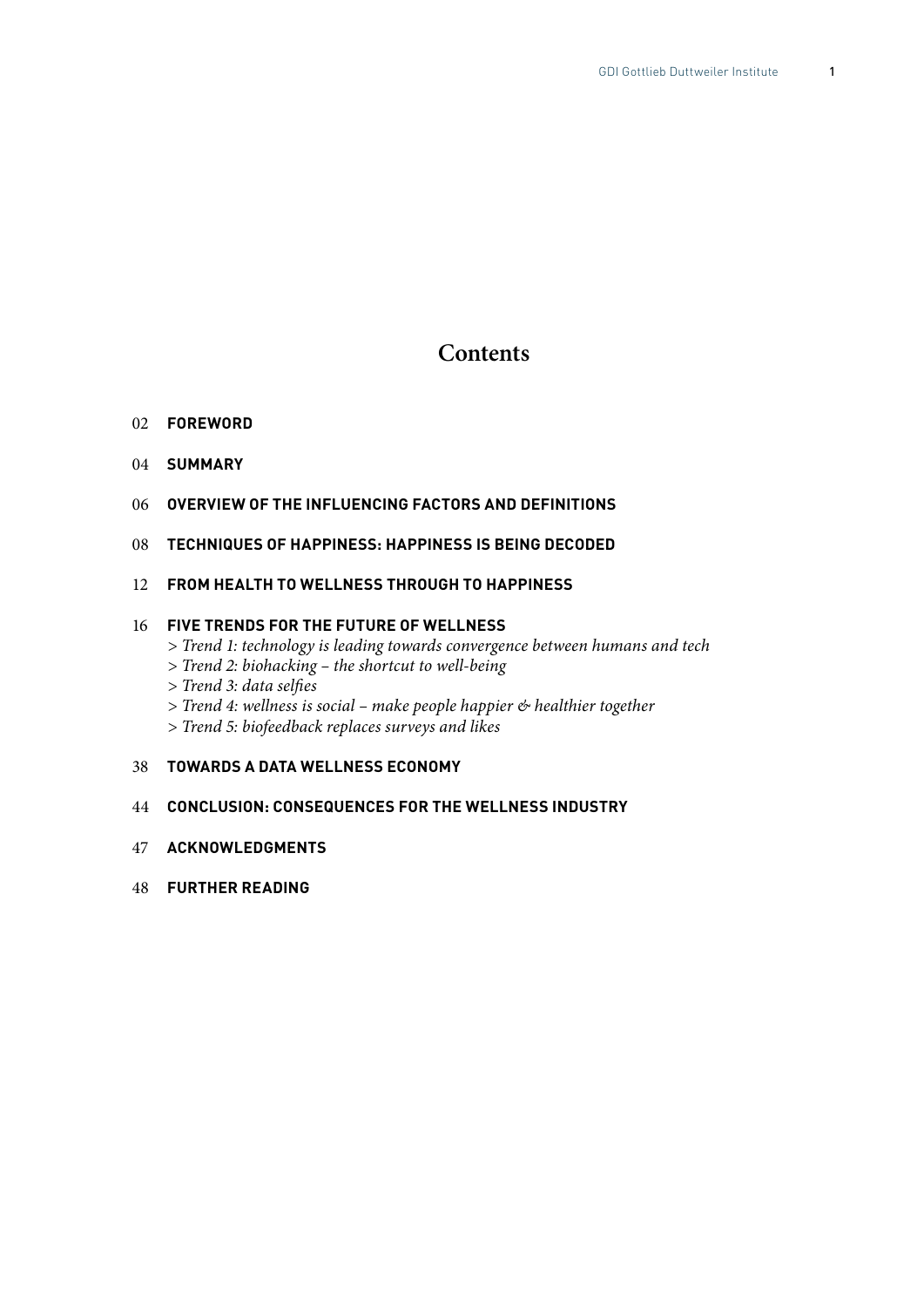# **Summary**

The industry is booming. Hardly a week goes by without a new guide, coach, course or treatment. But what is happiness, anyway? Every epoch and culture defines it differently. Today, it is mainly associated with positive emotions, health and a general state of well-being. Even if happiness does not have an end goal, it is defined as a measurable goal in our meritocratic western society.

We are on a quest to decode happiness. Will we be able to produce it soon? There are two approaches to this: firstly, the wellness movement, which no longer treats health as the absence of illness, and secondly, the tools of the mind, i.e. proper posture, awareness and other forms of self-reflection. Digitalization has expanded the technical range of these tools and offers up individual metrics for happiness.

The fledgling wellness industry has a promising future ahead. According to the Global Wellness Institute (GWI), it grew by more than 10% between 2013 and 2015 to reach a value of USD 3.7 trillion. These five major trends will shape the market in the future:

### **1. TECHNOLOGY IS BRINGING ABOUT A CONVERGENCE OF HUMANS AND TECH**

Digitalization is transforming our world in a major way. This will enable lifestyles with many more options and will influence our habits, needs and desires in every aspect of our lives. We are redefining ourselves: what does it mean to be human? There are three critical determining factors here: hyperconnectivity, disintermediation, entanglement – the symbiosis between humans and technology.

### **2. BIOHACKING – THE SHORTCUT TO WELL-BEING**

Biohackers are a subculture of people with a whole range of different backgrounds. Driven by a pio-

neering spirit, they are connected by their openness to crossing disciplinary lines and their belief in the ability to make things possible. They want to liberate themselves from the limitations of nature, age and disease.

Biohacking is already impacting the wellness industry today. A fresh way of thinking is taking hold – a new understanding of do-it-yourself combined with the recognition of how everyone is capable of revealing and developing their own self-healing powers.

### **3. DATA SELFIES**

We already live in a selfie culture. Smartphones have made the self-portrait a dominant form of communication. How we present ourselves is who we are. In the future, however, new data will be added to these images of our outward appearances, adding metrics for our inner lives. For a number of years now, wearable tech has been collecting data on our heart frequencies, the number of kilometers we walk and the calories we burn. This data offers insights into our well-being and is of particular interest to the wellness industry. The more data is collected from various sources, the more precise and multifaceted our digital doubles become. We will become intelligible to machines and thus able to be coded for improved well-being.

### **4. WELLNESS IS SOCIAL – MAKE PEOPLE HAPPIER AND HEALTHIER TOGETHER**

In the pre-digital age, finding people who were good for us was often a question of luck. Today, there are new tools that optimize the search for a long- or short-term partner. Online matching platforms make it easier to find people who suit us.

In the 21st century, connecting with other people has taken on a new dimension: collaboration is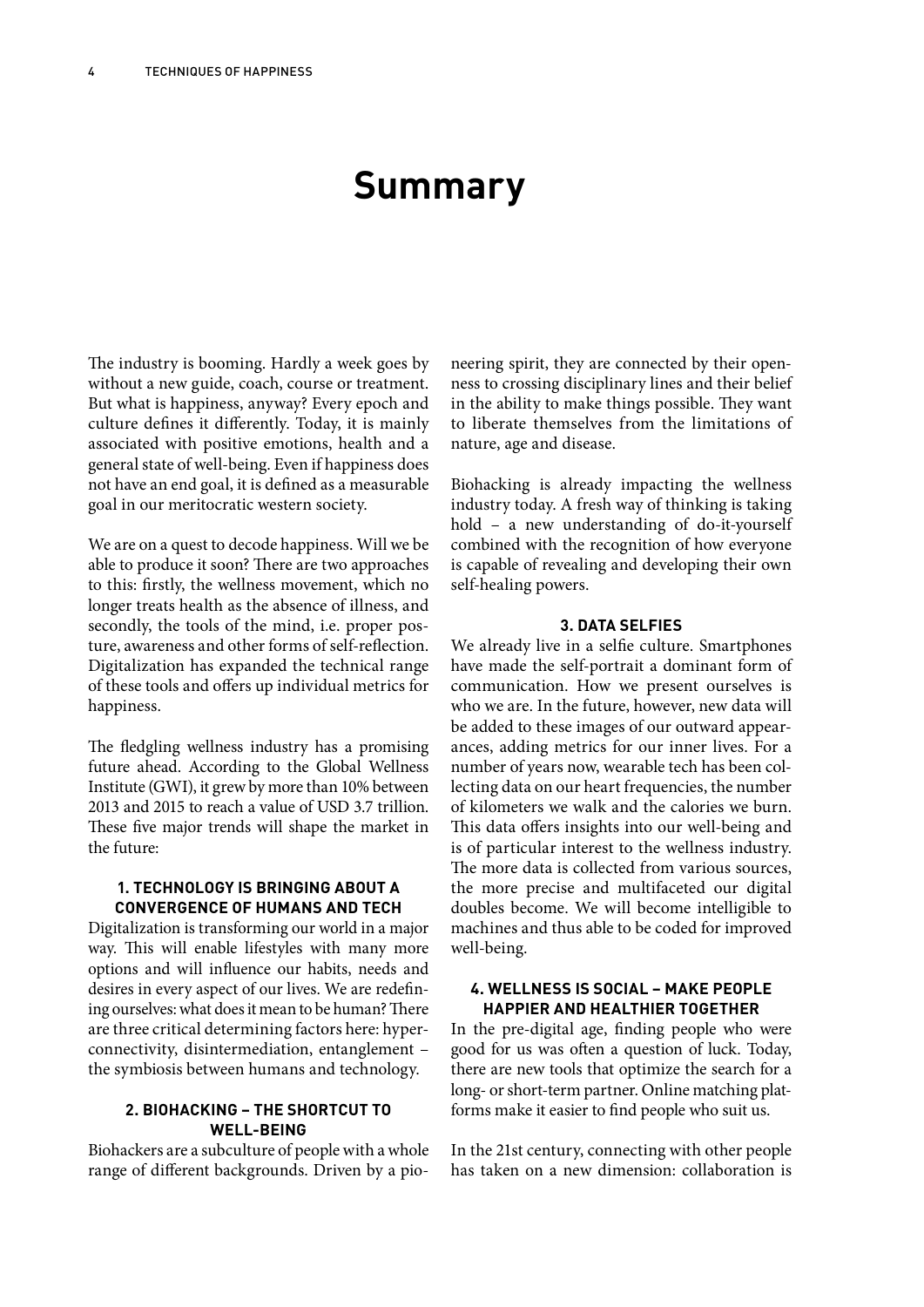now a part of our everyday lives. Together we are smarter, learn better, reach our goals faster and make fewer mistakes. We still organize this collaboration on an ad-hoc basis for each individual task, but in the future, algorithms could take on the work of choosing the partner who suits us best. What's more, the involvement of artificial intelligence could significantly increase the quality of the results.

### **5. BIOFEEDBACK REPLACES SURVEYS AND LIKES**

The technology for measuring emotions has made great strides and is now being tested in a number of applications. Apps are attempting to trace behavioral patterns and emotions from passively monitored smartphone data. It is possible to discern how a person is feeling simply by looking at the way they use their cell phone. Which apps do they use frequently? How often do they text? How long do they speak for and with whom? How many steps do they take and how long do they sleep? This panoply of smartphone data offers up very precise indications of a user's mental and physical health.

For the future of the industry, this trends means:

### **The wellness industry will become an extension of the data economy**

The wellness industry must make itself fit for a data-driven future. It will become an extension of the data economy, have to decipher the wishes of its customers and create offers that match them. In this world, only those service providers who speak most directly to our own individual prospects for happiness will prevail.

### **Biohackers and Silicon Valley are the new pioneers of wellness**

Biohackers are set to shake up some of the rules

of play. The lucrative unicorns emerging from Silicon Valley are one indication that the code to human happiness may well be cracked there. It is hard to predict which innovation bubbles will burst. What is certain is that the most innovative companies – and the ones who cope best with setbacks – are the most likely to survive and change the industry in the long term.

**The wellness industry needs a hacker's mindset** In the coming years, the industry will have to focus on unorthodox partnerships and the ability to think beyond the classical understanding of wellness. The wellness industry will need the courage to experiment and, to ensure this, it must also take on the mindset of a hacker. Only in this way will it be possible to gain customers' long-term trust and pave the way for data-driven wellness.

**In the era of customer ratings, consumer data management will become a key area of expertise** The culture of likes and dislikes will not bypass the purveyors of wellness. The ultimate judgment of quality will come in the form of customer ratings, regardless of how many stars or seals of approval industry members distribute amongst themselves. In the long term, this could lead to a shift from expert knowledge to comprehensive consumer data management. Only those who have access to the best data will prevail.

### **Blurring the boundaries between wellness and health**

In the future, the lines between wellness and health will become increasingly blurred. The closer the wellness industry moves towards healthcare, the closer it comes to a regulated market. This regulated market is unlikely to relax in the future. The most regulations can do is slow the pace. They will not be able to stand in its way.